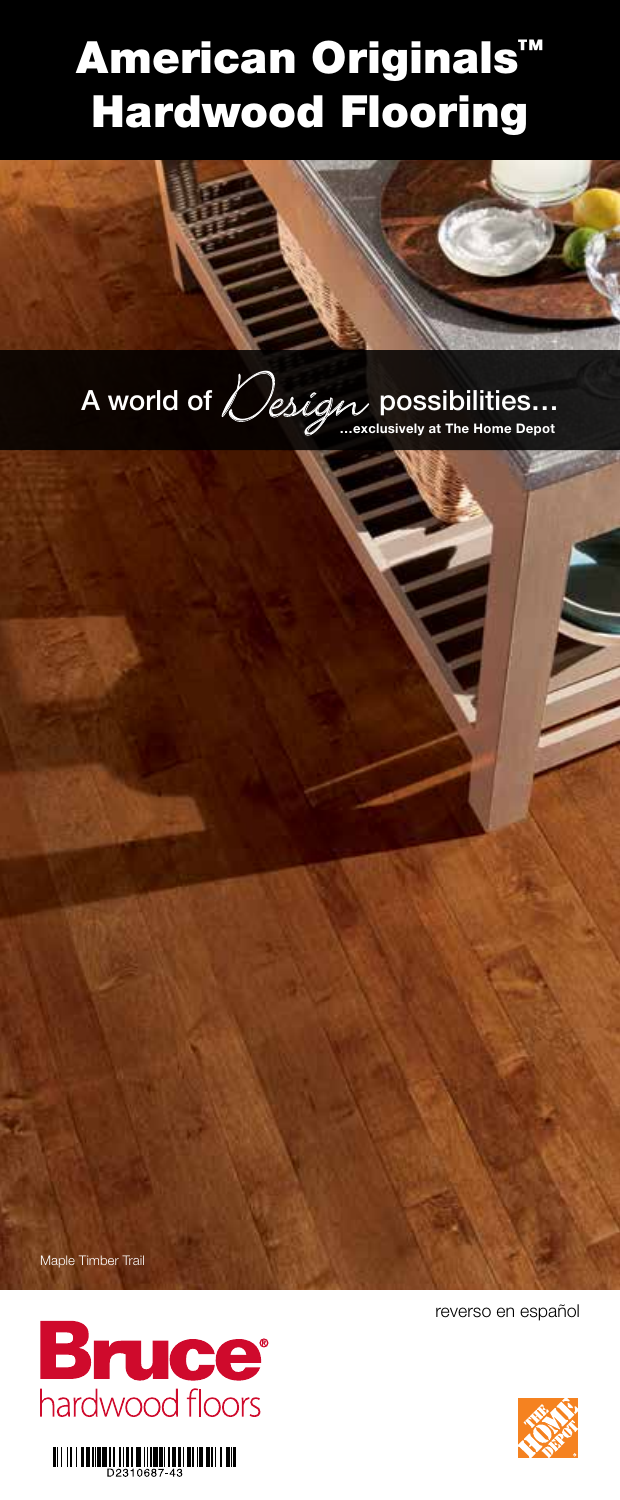## **American Originals™**

## A world of design possibilities

You tried ten samples before choosing the perfect shade of blue for your living room walls. It took years of scouring antique shops and flea markets across several states to find the perfect vase for your favorite flowers. It's those little things that make your home yours. From furniture to fabrics to floors, you take every detail into consideration.

At Bruce<sup>®</sup> we share your eye for detail. It's a perspective we've held for over 100 years. We put that same focus and attention into creating our American Originals hardwood collection. The result is a hardwood floor that has been crafted with the same consideration and detail you put into every room of your home. A floor that stands up to our exacting standards – and more importantly, yours.

- Designer inspired colors transform your interiors with bold elegance
- A variety of widths to complement your own personal style
- EverGuard™ Premium finish Resists wear up to 2X better than standard finishes\*
- Made in the USA

\*Standard finishes are site-applied urethane finishes

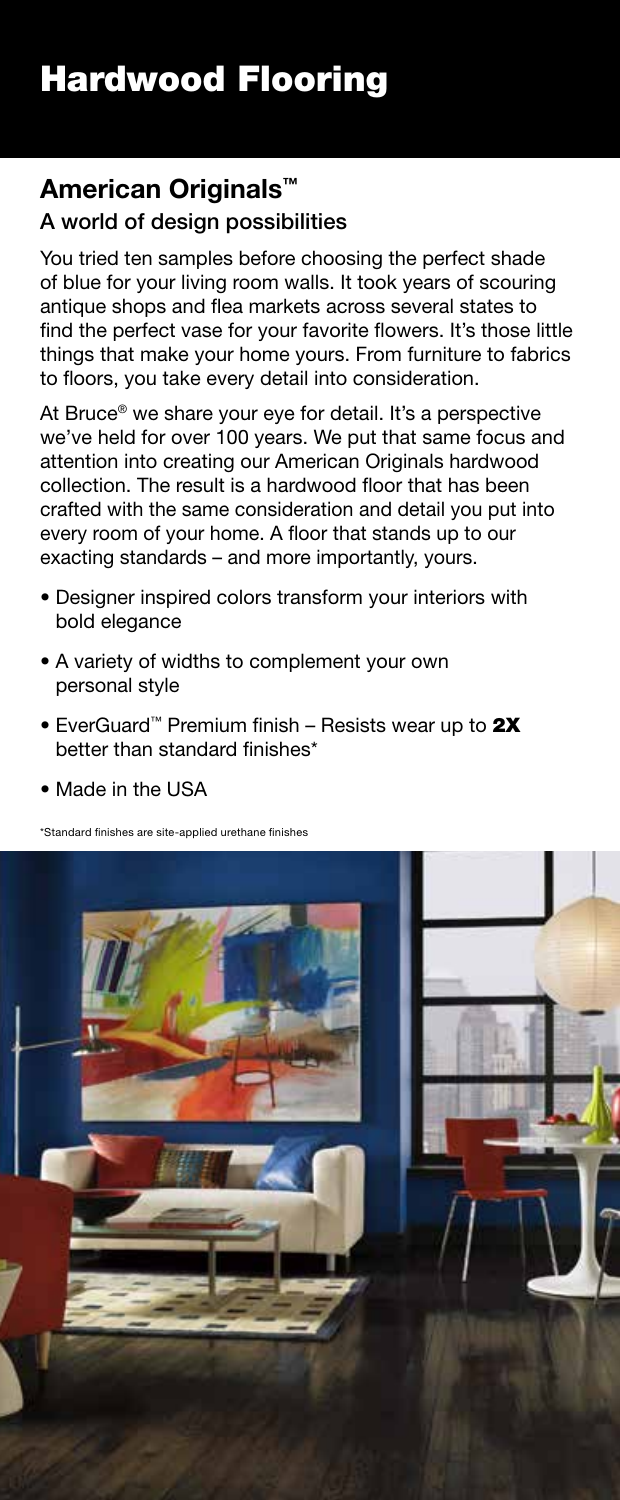## How to Choose Hardwood Flooring

### **All colors are available in the width of your choice!**

**Select style and color – a rich palette of 18 popular colors ranging from Sugar White to Flint 1**



**Select your plank width – for a customized look you can mix your plank widths within the same construction 2**



A world of  $\bigvee$ esign possibilities...

Who says a custom-designed floor has to be expensive? Not the designers, builders, remodelers and homeowners who have discovered the ease and endless design possibilities of Bruce® factory-finished floors. With over 100 styles, it's easy to create a floor with a custom-designed look at a fraction of the price. Mix different colors, styles, and board widths to create a truly unique hardwood masterpiece.

### **Mixing Sizes**

Mixing board widths is an easy way to stand out from the crowd. Consider these examples:



### **Inset Treatments**

Create a border with several rows of one color or style to frame the inset. Let your imagination spark the inset treatment. Change the style, change the color, create new patterns… anything goes!



### **Custom Border Treatments**

Introduce different colors or species to create a stylish border that makes a unique custom design statement.

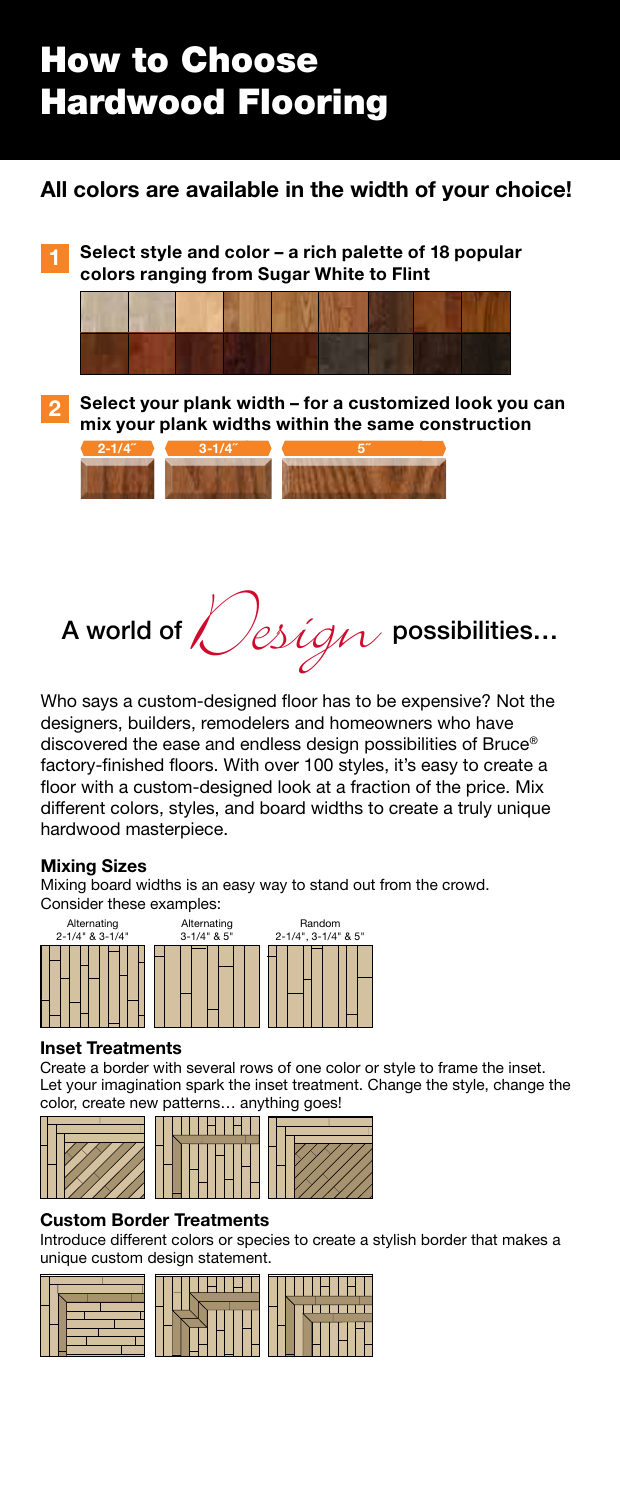## How to Choose Hardwood Flooring

### **3 Select your construction – Solid or Click-Lock construction for use in any room**

### **Solid** Available in 2-1/4", 3-1/4", and 5" widths, 3/4" thick

Solid hardwood flooring is designed for installation on or above ground level and is installed by nailing boards to a wood subfloor.

### **Low Profile Solid** Available in 2-1/4" width only, 5/16" thick

Low profile solid hardwood flooring can be glued-down over concrete and other hard surfaces or stapled to an existing wood subfloor. Offers a smooth transition to other rooms with different floor coverings. Install on or above ground level.

#### **Click-Lock** Available in 3" and 5" widths, 3/8" thick

Click-Lock hardwood floors are the easiest to install. They require no nails, glue or staples and can be installed on all levels of your home, including your basement.

#### **Subfloor Construction**

Depending on whether you choose solid or click-lock hardwood, they may be installed using glue, nails, or staples or may interlock to "float" above your subfloor. Glue-down and floating installations are usually over concrete, vinyl and other non-nailable surfaces. Nails or staples are used when installing over wood subfloors.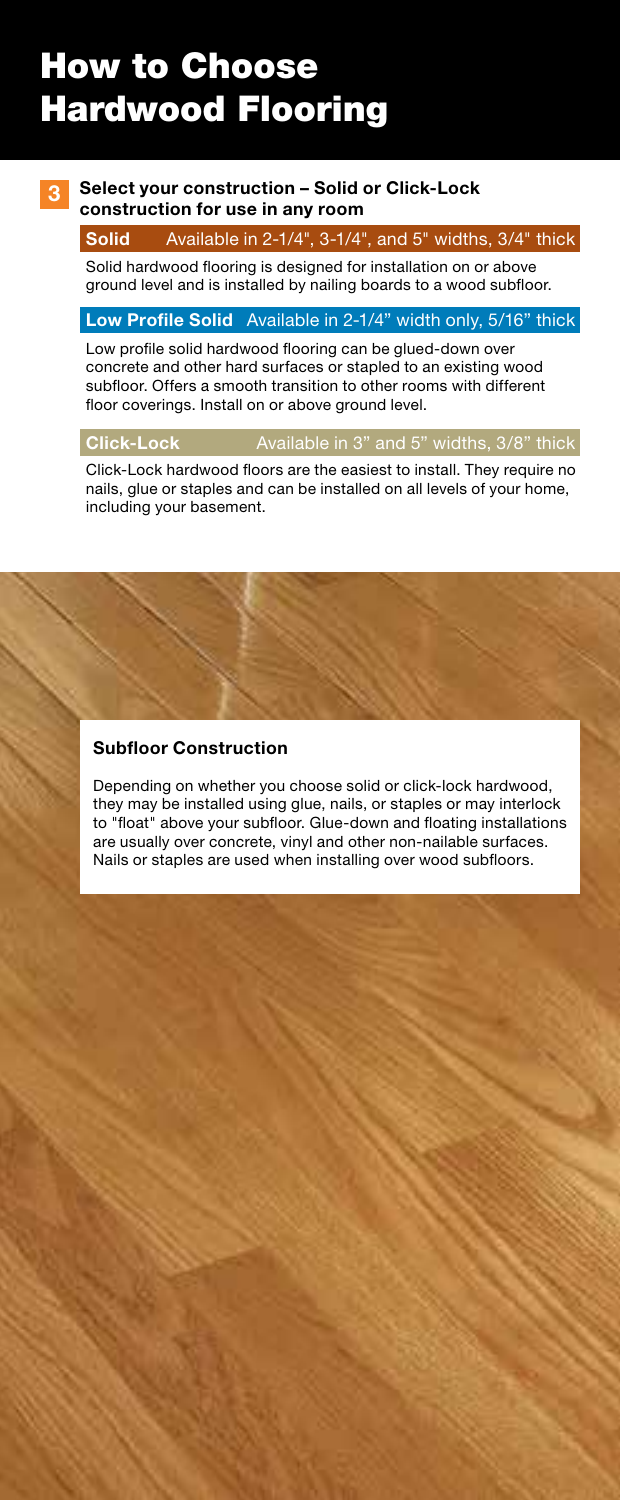## **Durability**

## **American Originals™**

### With EverGuard™ Premium Finish

- Ensures beauty and durability that last a lifetime
- Provides maximum scratch, stain, and wear resistance
- Delivers all the performance needed to resist everyday traffic and spills





milio sentito nin<br>sta per visio



# Care and Maintenance

To preserve the beauty of your floor, sweep or dry mop as needed. Periodically clean with Bruce® Hardwood & Laminate Floor Cleaner and the Bruce Swivel-Head Mop with reversible terry cloth cover. Simply spray and mop. Clean up spills immediately and follow with the recommended floor cleaner.



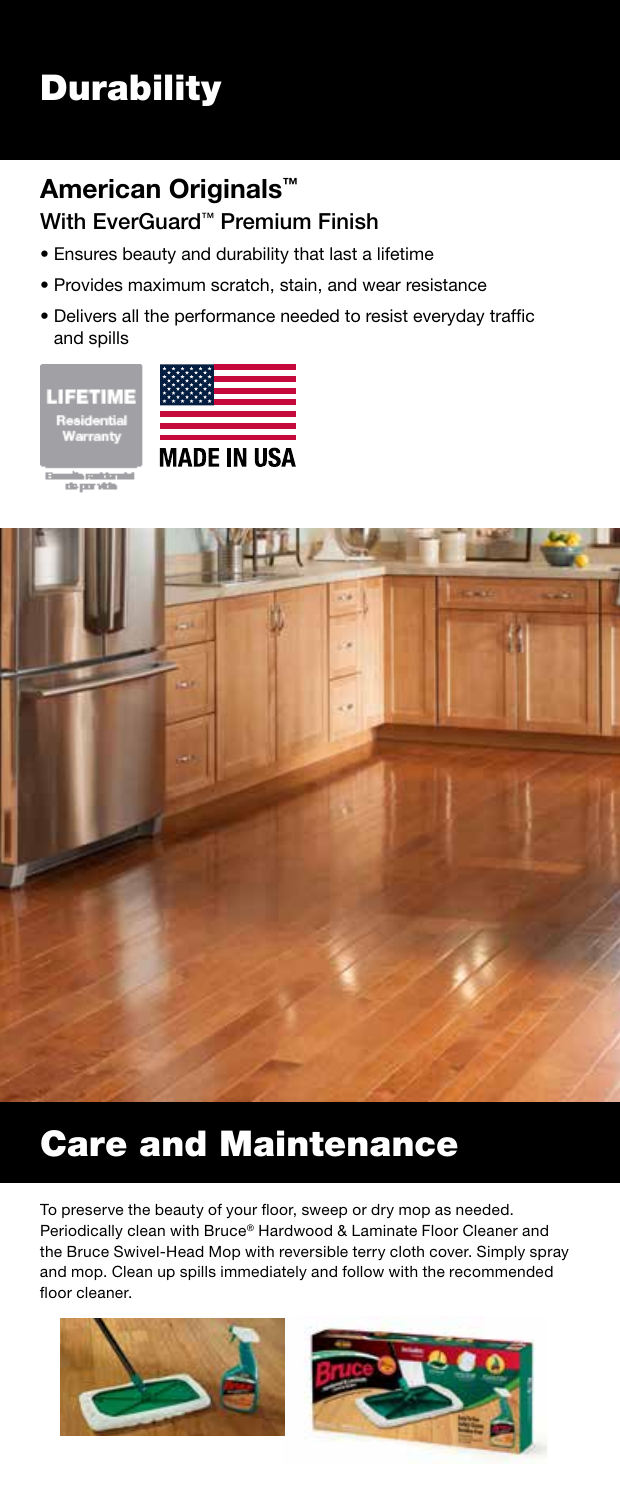

### Oak Sugar White

| <b>Solid</b>                                                                                                                | <b>Low Profile Solid</b>                                         |
|-----------------------------------------------------------------------------------------------------------------------------|------------------------------------------------------------------|
| $2 - 1/4$ " x $3/4$ "<br>Model #: SHD2500<br>SKU #: 1000024604                                                              | $2 - 1/4$ " x $5/16$ "<br>Model #: SNHD2500<br>SKU #: 1000024647 |
| $3 - 1/4$ " x $3/4$ "<br>Model #: SHD3500<br>SKU #: 1000024757<br>$5" \times 3/4"$<br>Model #: SHD5500<br>SKU #: 1000025047 | <b>Click-Lock</b>                                                |
|                                                                                                                             | $3" \times 3/8"$<br>Model #: EHD3500L<br>SKU #: 1000025555       |
|                                                                                                                             | $5" \times 3/8"$<br>Model #: EHD5500L<br>SKU #: 1000025653       |



### Maple Country Natural





### Oak Natural

| Solid                                                                                                                       | <b>Low Profile Solid</b>                                                                                                 |
|-----------------------------------------------------------------------------------------------------------------------------|--------------------------------------------------------------------------------------------------------------------------|
| $2 - 1/4$ " x $3/4$ "<br>Model #: SHD2210<br>SKU #: 1000024616                                                              | $2 - 1/4$ " x $5/16$ "<br>Model #: SNHD2210<br>SKU #: 1000024650                                                         |
| $3 - 1/4$ " x $3/4$ "<br>Model #: SHD3210<br>SKU #: 1000024771<br>$5" \times 3/4"$<br>Model #: SHD5210<br>SKU #: 1000025052 | <b>Click-Lock</b>                                                                                                        |
|                                                                                                                             | $3" \times 3/8"$<br>Model #: EHD3210L<br>SKU #: 1000025558<br>$5" \times 3/8"$<br>Model #: EHD5210L<br>SKU #: 1000025658 |



#### Oak Tinted Tea

| Solid                                                                                                                | <b>Low Profile Solid</b>                                         |
|----------------------------------------------------------------------------------------------------------------------|------------------------------------------------------------------|
| 2-1/4" x 3/4"<br>Model #: SHD2323<br>SKU #: 1000024613                                                               | $2 - 1/4$ " x $5/16$ "<br>Model #: SNHD2323<br>SKU #: 1000024648 |
| $3 - 1/4$ " x $3/4$ "<br>Model #: SHD3323<br>SKU #: 1000024769<br>5" x 3/4"<br>Model #: SHD5323<br>SKU #: 1000025048 | <b>Click-Lock</b>                                                |
|                                                                                                                      | $3" \times 3/8"$<br>Model #: EHD3323L<br>SKU #: 1000025555       |
|                                                                                                                      | $5" \times 3/8"$<br>Model #: EHD5323L<br>SKU #: 1000025655       |



### Oak Spice Tan

| <b>Low Profile Solid</b>                                         |
|------------------------------------------------------------------|
| $2 - 1/4$ " x $5/16$ "<br>Model #: SNHD2214<br>SKU #: 1000024651 |
| <b>Click-Lock</b>                                                |
| $3" \times 3/8"$<br>Model #: EHD3214L<br>SKU #: 1000025559       |
| $5" \times 3/8"$<br>Model #: EHD5214L<br>SKU #: 1000025661       |
|                                                                  |

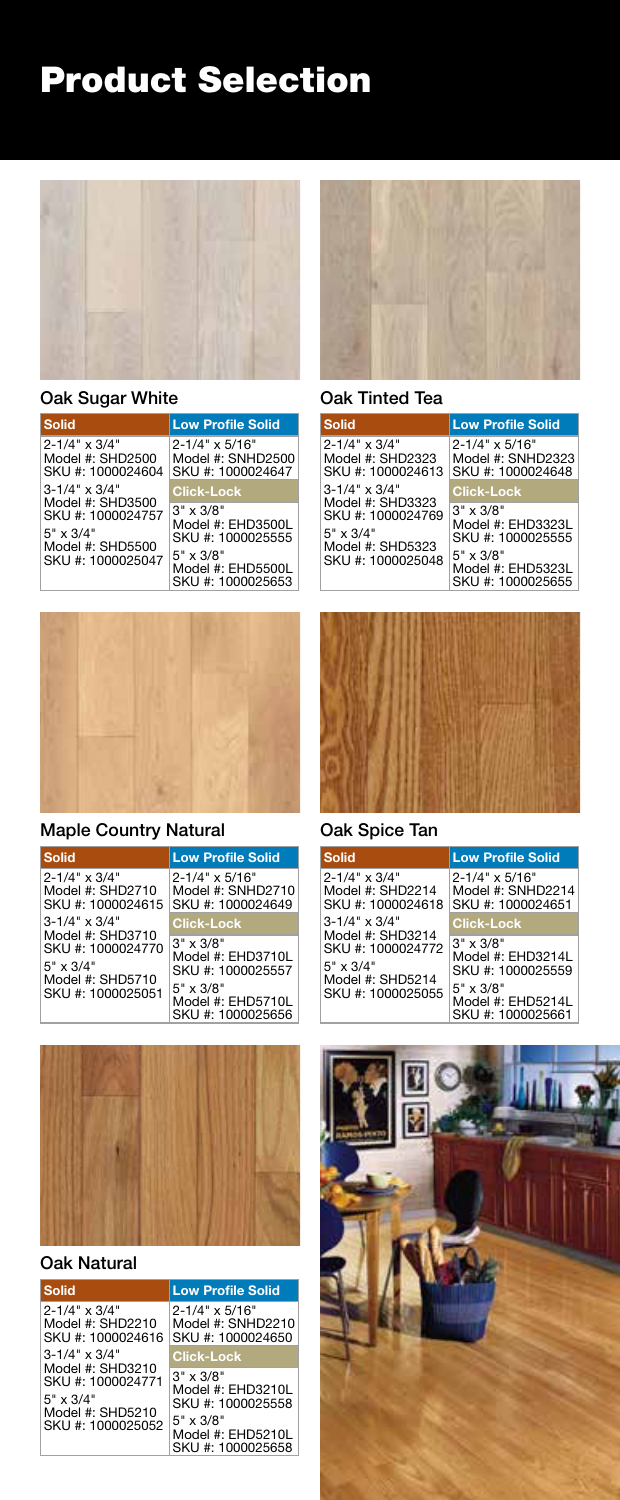

### Oak Copper Light

| <b>Solid</b>                                                                                                                | <b>Low Profile Solid</b>                                         |
|-----------------------------------------------------------------------------------------------------------------------------|------------------------------------------------------------------|
| $2 - 1/4$ " x $3/4$ "<br>Model #: SHD2216<br>SKU #: 1000024619                                                              | $2 - 1/4$ " x $5/16$ "<br>Model #: SNHD2216<br>SKU #: 1000024652 |
| $3 - 1/4$ " x $3/4$ "<br>Model #: SHD3216<br>SKU #: 1000024775<br>$5" \times 3/4"$<br>Model #: SHD5216<br>SKU #: 1000025056 | <b>Click-Lock</b>                                                |
|                                                                                                                             | $3" \times 3/8"$<br>Model #: EHD3216L<br>SKU #: 1000025560       |
|                                                                                                                             | $5" \times 3/8"$<br>Model #: EHD5216L<br>SKU #: 1000025663       |



### Oak Brown Earth

| Solid                                                                                                        | <b>Low Profile Solid</b>                                         |
|--------------------------------------------------------------------------------------------------------------|------------------------------------------------------------------|
| 2-1/4" x 3/4"<br>Model #: SHD2217<br>SKU #: 1000024626                                                       | $2 - 1/4$ " x $5/16$ "<br>Model #: SNHD2217<br>SKU #: 1000024675 |
| 3-1/4" x 3/4"<br>Model #: SHD3217<br>SKU #: 1000024788<br>5" x 3/4"<br>Model #: SHD5217<br>SKU #: 1000025071 | <b>Click-Lock</b>                                                |
|                                                                                                              | $3" \times 3/8"$<br>Model #: EHD3217L<br>SKU #: 1000025568       |
|                                                                                                              | $5" \times 3/8"$<br>Model #: EHD5217L<br>SKU #: 1000025670       |



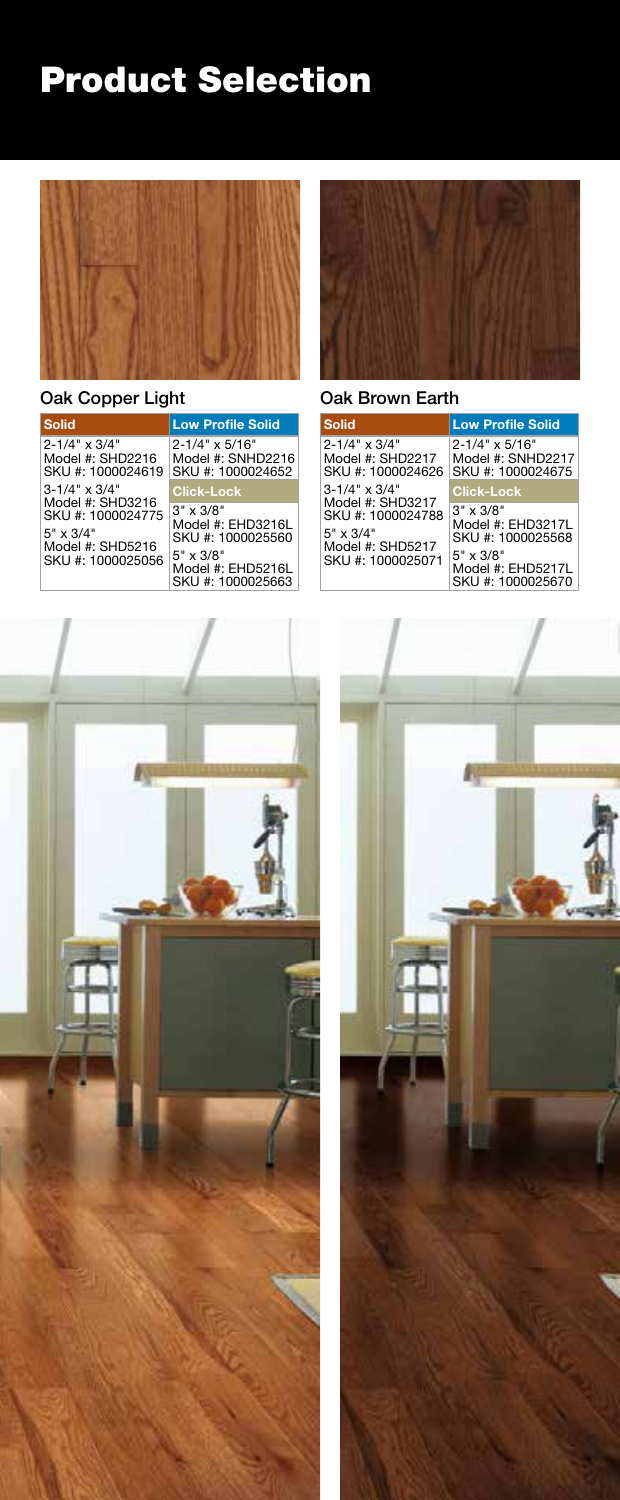



### Maple Warmed Spice





### Oak Ginger Snap

| <b>Solid</b>                                                                                                                | <b>Low Profile Solid</b>                                         |
|-----------------------------------------------------------------------------------------------------------------------------|------------------------------------------------------------------|
| $2 - 1/4$ " x $3/4$ "<br>Model #: SHD2060<br>SKU #: 1000024627                                                              | $2 - 1/4$ " x $5/16$ "<br>Model #: SNHD2060<br>SKU #: 1000024676 |
| $3 - 1/4$ " x $3/4$ "<br>Model #: SHD3060<br>SKU #: 1000024790<br>$5" \times 3/4"$<br>Model #: SHD5060<br>SKU #: 1000025072 | <b>Click-Lock</b>                                                |
|                                                                                                                             | $3" \times 3/8"$<br>Model #: EHD3060L<br>SKU #: 1000025571       |
|                                                                                                                             | $5" \times 3/8"$<br>Model #: EHD5060L<br>SKU #: 1000025672       |



### Oak Copper Dark

| Solid                                                                                       | <b>Low Profile Solid</b>                                                                                                 |
|---------------------------------------------------------------------------------------------|--------------------------------------------------------------------------------------------------------------------------|
| 2-1/4" x 3/4"<br>Model #: SHD2211<br>SKU #: 1000024622                                      | $2 - 1/4$ " x $5/16$ "<br>Model #: SNHD2211<br>SKU #: 1000024655                                                         |
| 3-1/4" x 3/4"                                                                               | <b>Click-Lock</b>                                                                                                        |
| Model #: SHD3211<br>SKU #: 1000024783<br>5" x 3/4"<br>Model #: SHD5211<br>SKU #: 1000025065 | $3" \times 3/8"$<br>Model #: EHD3211L<br>SKU #: 1000025562<br>$5" \times 3/8"$<br>Model #: EHD5211L<br>SKU #: 1000025666 |



### Maple Timber Trail

| <b>Low Profile Solid</b>                                   |
|------------------------------------------------------------|
| 2-1/4" x 5/16"<br>Model #: SNHD2214<br>SKU #: 1000024651   |
| <b>Click-Lock</b>                                          |
| $3" \times 3/8"$<br>Model #: EHD3214L                      |
| SKU #: 1000025559                                          |
| $5" \times 3/8"$<br>Model #: EHD5214L<br>SKU #: 1000025661 |
|                                                            |



### Maple Salsa Cherry

| Solid                                                                                                        | <b>Low Profile Solid</b>                                         |
|--------------------------------------------------------------------------------------------------------------|------------------------------------------------------------------|
| 2-1/4" x 3/4"<br>Model #: SHD2728<br>SKU #: 1000024631                                                       | $2 - 1/4$ " x $5/16$ "<br>Model #: SNHD2728<br>SKU #: 1000024677 |
| 3-1/4" x 3/4"<br>Model #: SHD3728<br>SKU #: 1000024799<br>5" x 3/4"<br>Model #: SHD5728<br>SKU #: 1000025092 | <b>Click-Lock</b>                                                |
|                                                                                                              | $3" \times 3/8"$<br>Model #: EHD3728L<br>SKU #: 1000025612       |
|                                                                                                              | $5" \times 3/8"$<br>Model #: EHD5728L<br>SKU #: 1000025675       |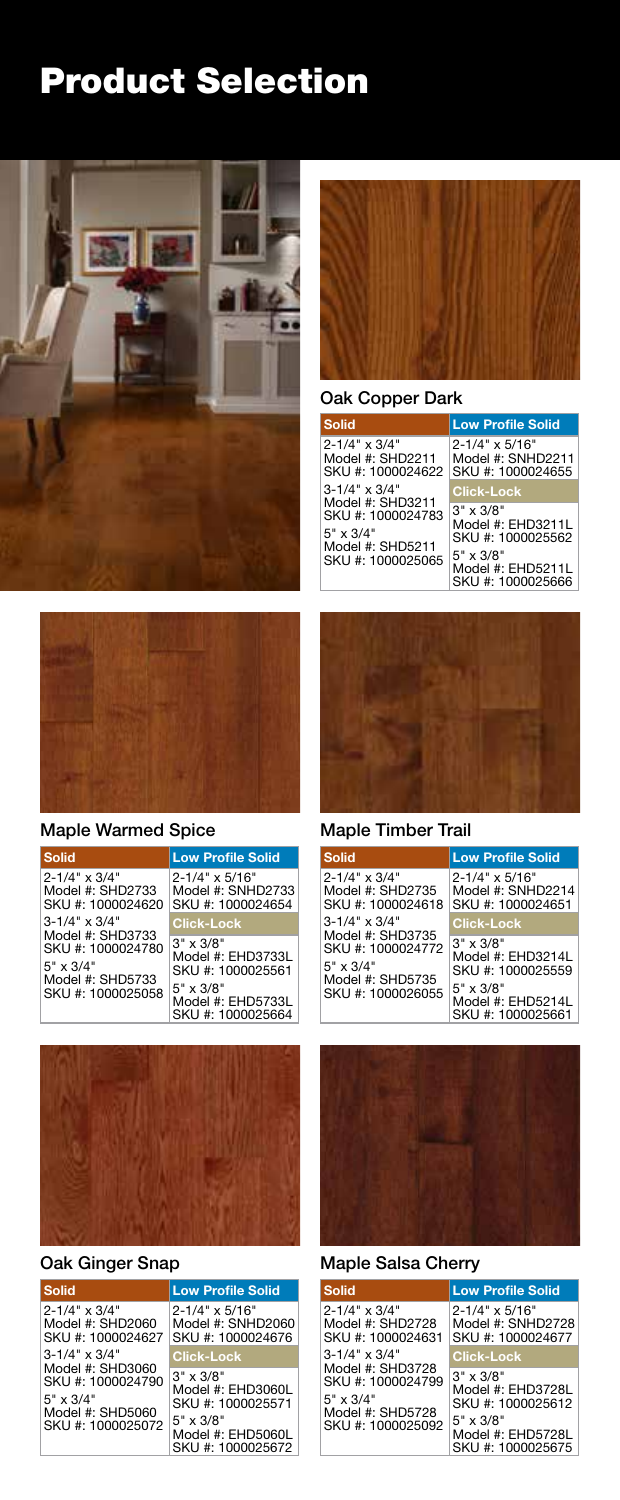

### Oak Brick Kiln

| <b>Solid</b>                                                                                                                | <b>Low Profile Solid</b>                                         |
|-----------------------------------------------------------------------------------------------------------------------------|------------------------------------------------------------------|
| $2 - 1/4$ " x $3/4$ "<br>Model #: SHD2218<br>SKU #: 1000024629                                                              | $2 - 1/4$ " x $5/16$ "<br>Model #: SNHD2218<br>SKU #: 1000024658 |
| $3 - 1/4$ " x $3/4$ "<br>Model #: SHD3218<br>SKU #: 1000024793<br>$5" \times 3/4"$<br>Model #: SHD5218<br>SKU #: 1000025086 | <b>Click-Lock</b>                                                |
|                                                                                                                             | $3" \times 3/8"$<br>Model #: EHD3218L<br>SKU #: 1000025574       |
|                                                                                                                             | $5" \times 3/8"$<br>Model #: EHD5218L<br>SKU #: 1000025673       |



### Oak Deep Russet

| Solid                                                                                       | <b>Low Profile Solid</b>                                                                                                 |
|---------------------------------------------------------------------------------------------|--------------------------------------------------------------------------------------------------------------------------|
| 2-1/4" x 3/4"<br>Model #: SHD2362<br>SKU #: 1000024632                                      | $2 - 1/4$ " x $5/16$ "<br>Model #: SNHD2362<br>ISKU #: 1000024678                                                        |
| 3-1/4" x 3/4"                                                                               | <b>Click-Lock</b>                                                                                                        |
| Model #: SHD3362<br>SKU #: 1000024802<br>5" x 3/4"<br>Model #: SHD5362<br>SKU #: 1000025094 | $3" \times 3/8"$<br>Model #: EHD3362L<br>SKU #: 1000025576<br>$5" \times 3/8"$<br>Model #: EHD5362L<br>SKU #: 1000025676 |



### Maple Carob







### Oak Coastal Gray

| Solid                                                                                                        | <b>Low Profile Solid</b>                                                                                                                      |
|--------------------------------------------------------------------------------------------------------------|-----------------------------------------------------------------------------------------------------------------------------------------------|
| 2-1/4" x 3/4"<br>Model #: SHD2623<br>SKU #: 1000024643                                                       | $2 - 1/4$ " x $5/16$ "<br>Model #: SNHD2623<br>SKU #: 1000024665                                                                              |
| 3-1/4" x 3/4"<br>Model #: SHD3623<br>SKU #: 1000024814<br>5" x 3/4"<br>Model #: SHD5623<br>SKU #: 1000025098 | <b>Click-Lock</b><br>$3" \times 3/8"$<br>Model #: EHD3623L<br>SKU #: 1000025579<br>$5" \times 3/8"$<br>Model #: EHD5623L<br>SKU #: 1000025684 |



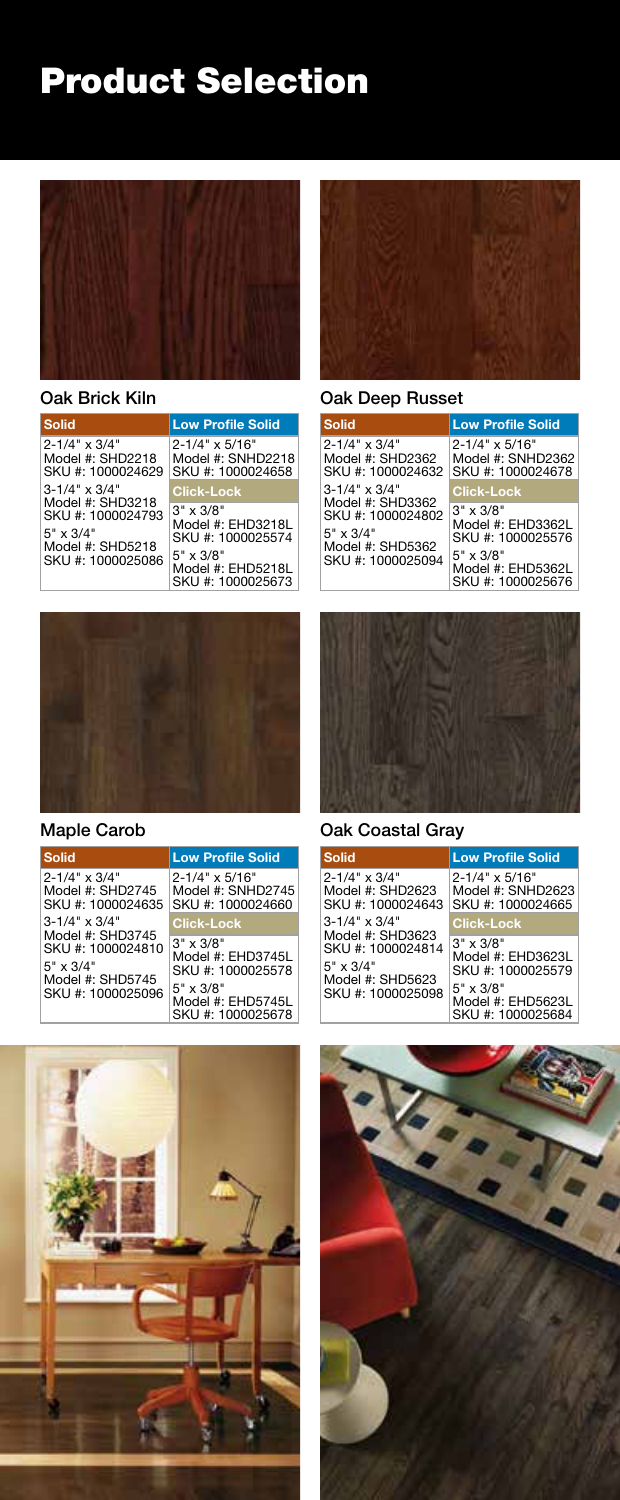

### Oak Barista Brown

| <b>Solid</b>                                                                                                                | <b>Low Profile Solid</b>                                     |
|-----------------------------------------------------------------------------------------------------------------------------|--------------------------------------------------------------|
| $2 - 1/4$ " x $3/4$ "<br>Model #: SHD2277<br>SKU #: 1000024637                                                              | 2-1/4" x 5/16"<br>Model #: SNHD2277<br>SKU #: 1000024661     |
| $3 - 1/4$ " x $3/4$ "<br>Model #: SHD3277<br>SKU #: 1000024812<br>$5" \times 3/4"$<br>Model #: SHD5277<br>SKU #: 1000025097 | <b>Click-Lock</b>                                            |
|                                                                                                                             | $3'' \times 3/8''$<br>Model #: EHD3277L<br>SKU #: 1000025591 |
|                                                                                                                             | $5" \times 3/8"$<br>Model #: EHD5277L<br>SKU #: 1000025679   |





### Oak Flint





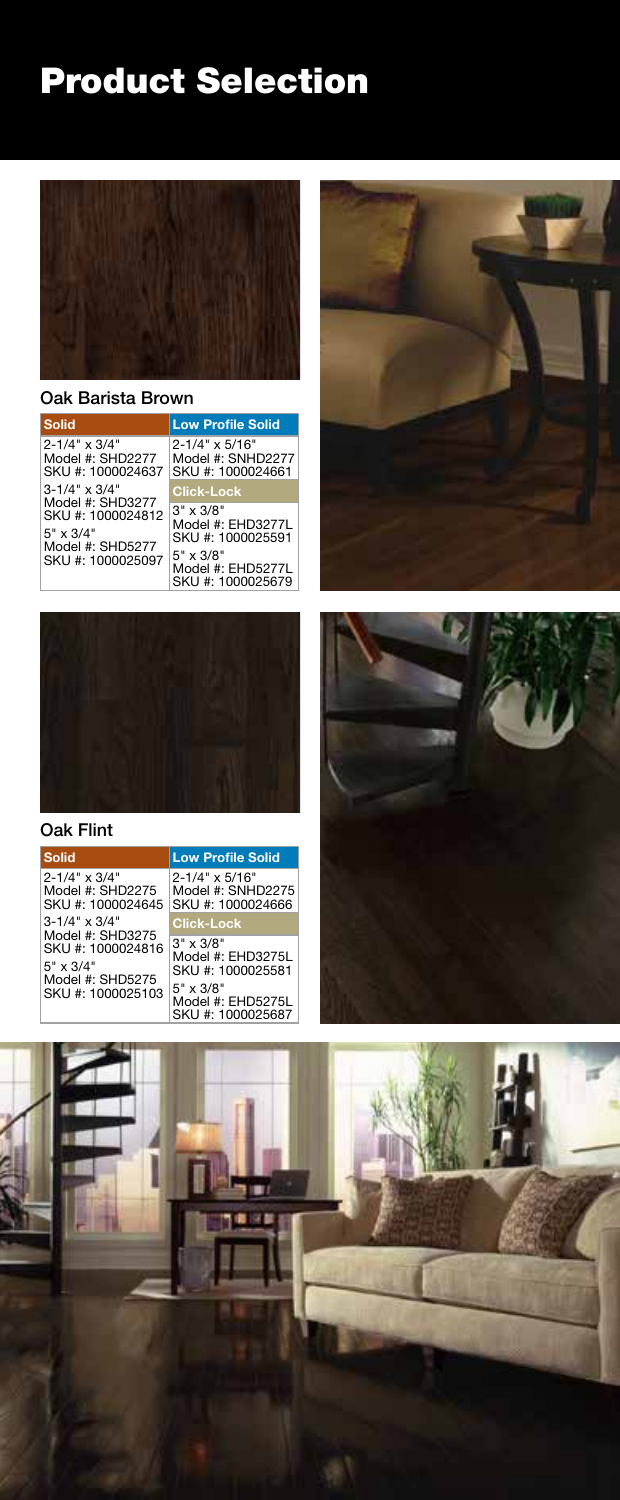## Environmental Sustainability

As the world's largest hardwood flooring company, Armstrong Flooring (Bruce® is an Armstrong Flooring brand), has a vested interest in protecting forests where our raw materials come from.

Our strategy requires that we protect the communities where we extract, process, and manufacture our wood products. Our goal is to support sustainable forest management practices, globally, including planting trees to replenish what we harvest.

### **Sustainability Features**

- Forest Stewardship Council (FSC) certification available for selected solid and engineered hardwood products
- Our engineered wood flooring is certified as a low-emitting (low-VOC) wood prouct